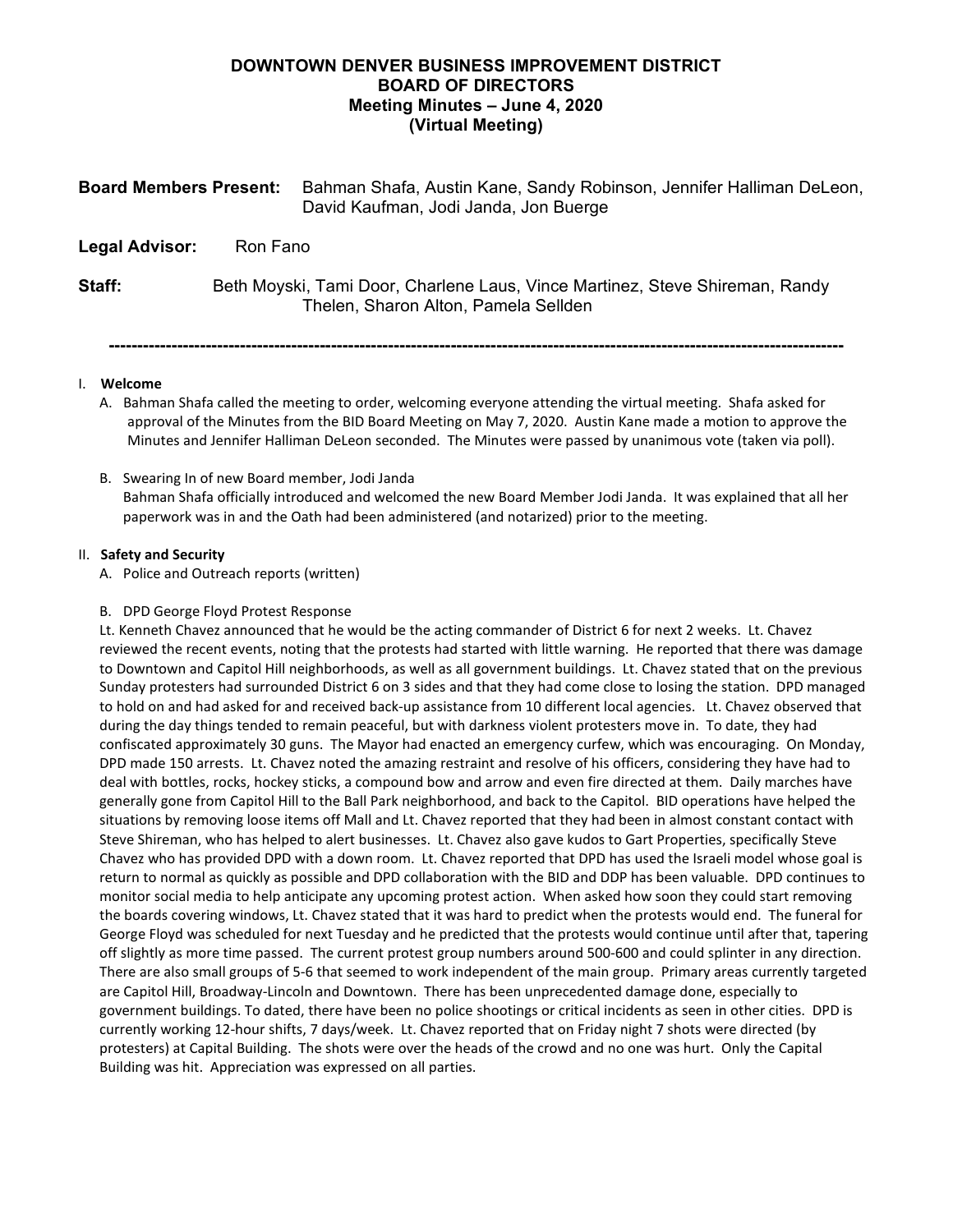## C. BID Security Demonstration Response

Steve Shireman thanked DPD for their continued strong relationship. Shireman presented the latest available statistics (attached), comparing April and May of both 2019 and 2020. He noted the increase in sit and lie which he partly attributed to the current lack of seating on the Mall as part of the COVID19 response. There has also be an increase in ambassador and outreach contacts, due largely to a decrease in outreach efforts by the groups now dedicated to the temporary shelters at the Western complex. Shireman discussed the protest-related damages, reporting 238 total damage incidents, to both public and private property, noting that 130 reports were on the 16<sup>th</sup> Street Mall. He reported that on Monday and Tuesday the occurrences had started to decrease. California to Broadway along 16<sup>th</sup> Street was the hot spot on the Mall.

#### III. **Updates re: COVID-19**

### A. 2020 Projected Budget Review

Beth Moyski and Charlene Laus reviewed the impact of COVID19 response on the current 2020 projected Budget. The largest and most serious impact was on Revenue, with Moyski reporting a projected \$259,707 loss, mostly related to the revenue generated in relationship to the cluster permit. She reported that they are assuming zero income for the summer months, which within the cluster permit accounts for a \$155K revenue loss. Another \$100K loss is due to the temporary closing of the Hyatt Hotel Convention Center. Moyski reported that the BID has been able to adjust to the loss with expense reductions and that the net change will be -\$36K. She reassured the Board that since they have been able to make these adjustments, that currently there are no particular issues causing concern, however they will need to prepare for the chance of a resurgence of COVID19.

### B. Maintenance Activity

Vince Martinez reviewed Operations' COVID19 response and followed that with the protest responses. In summary, Martinez reported that their crews are now off the streets by dusk every day. They have removed all moveable infrastructure as well as the trash liners (to prevent damage to relays). They have been busy cleaning up broken glass, graffiti, and pepper spray residue in the BID each morning, in addition to working with building owners to help with removal graffiti from private buildings. In closing, Martinez asked the Board to reach out and thank the Clean Team for a job well done.

#### IV. **Public Space and Mobility**

A. 16<sup>th</sup> Street Mall Shuttle Proposal – Temporary Revision to Operation

Randy Thelen gave an update on the efforts to allocate more public space for restaurants as part of the response to COVID19. Early in April, DDP sent a letter to the City in support of the over 400 restaurants throughout downtown, advocating the closure of streets including Larimer and Glenarm. Thelen presented the latest State of Downtown report, noting the dramatic drop in pedestrian counts due to COVID shutdown. (The IKE's are now out of commission due to damages, so recent pedestrian counts are unavailable.) Google charts indicate that retail visits had dropped drastically as well as dining has virtually dropped to zero. The need for more space is to create more room for restaurants and retail to function. Without allocating the transit lanes, 16<sup>th</sup> Street Mall does not enough public space to allow for much beneficial expansion. RTD's mall shuttle has not released their schedule to return to normal operations yet but is monitoring office uptick and will return with an increase in need. Buses will need to practice social distancing, allowing for 15- 16 passengers per bus at a time. That plus a hesitancy to use public transportation may make the Mall shuttle less beneficial. Thelen asked if they should ask RTD to hold off bringing back the shuttle, allowing expansion into the transit lanes. He pointed out 2 issues with the request: the need for ADA transportation and the need to ensure that the lack of the shuttle is temporary. Thelen pointed out that the Mall shuttle represents 9% of the total RTD ridership, making it an important component of RTD. He then reviewed some cons for the restaurants if they were to expand, including the cost of an expansion as well as the uncertainty of duration that makes it difficult to decide to spend money. Thelen stated that he feels the expansions would need be at least 2 months long for it to be worth the work and expense, noting also that the cons may outweigh the prospective pros. He stated that they would be surveying the restaurants to assess if there is enough interest, also noting that without the expansions it will be hard for the restaurants to reach a viable occupancy with the current restrictions. Thelen started that they were needing some direction as whether to pursue the issue or not. Could they ask RTD to temporarily re-route the shuttle to 15<sup>th</sup> and 17<sup>th</sup> and would it be effective in that configuration. Thelen stated the need to quantify restaurants/retail use vs. shuttle use.